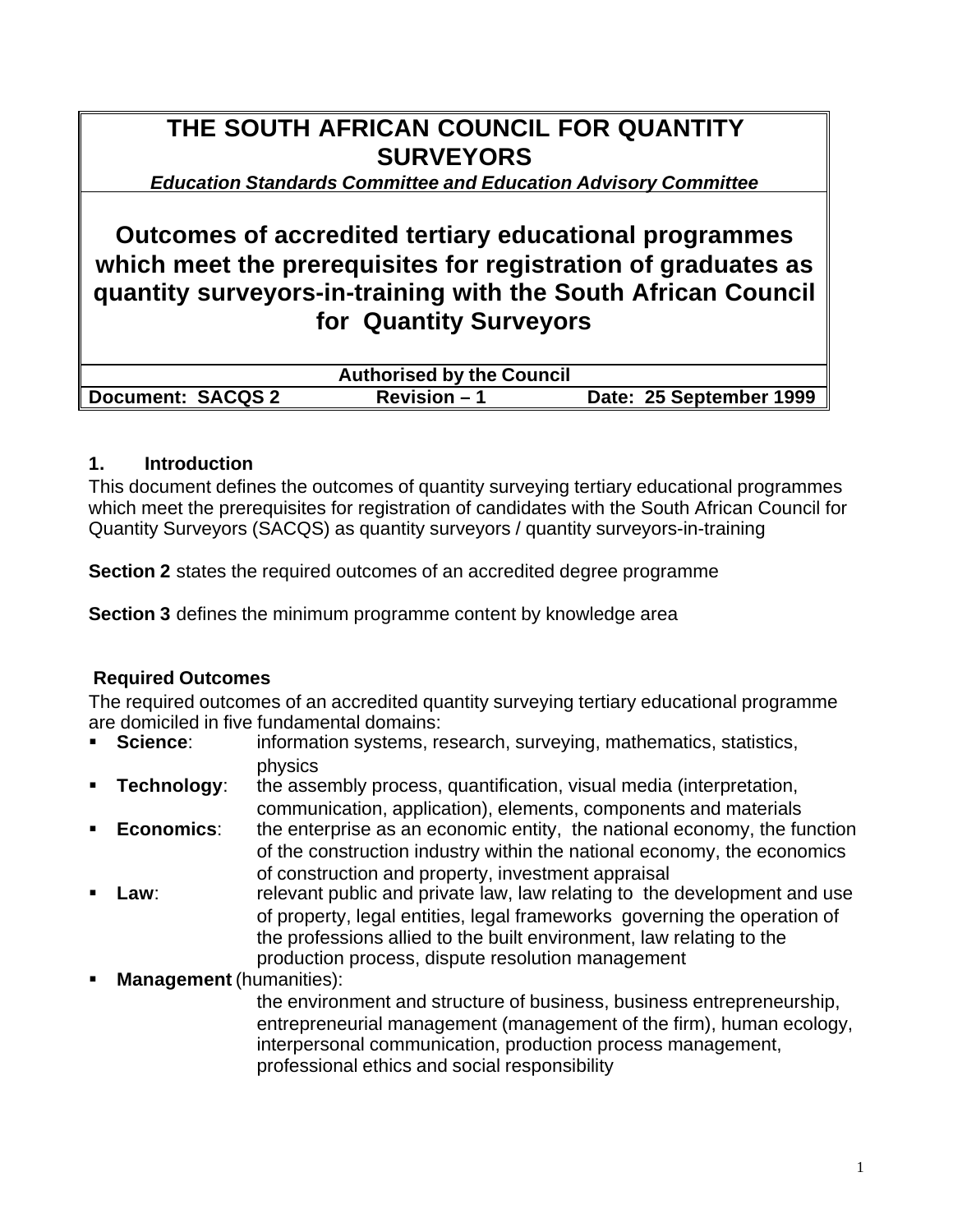Within the foregoing five domains, the following general outcomes denote prerequisite, specialised competence leading to registration with the SACQS as a quantity surveyor or quantity surveyor-in-training:

- ß Analysis and problem-solving
- **Commerce, entrepreneurship and management**
- Communication
- **Information Technology**
- **EXEC** Interdisciplinary teamwork
- $\blacksquare$  Law
- Numeracy
- Quantification
- Research
- **F** Technology

### **3 Minimum programme content**

Traditional 4-year professional degrees *currently* \* designated at Level 7 (4) of the National Qualifications Framework (NQF) are allocated 480 credit units ie 4 800 notional hours of learning activity (equivalent to 600 total hours per semester for 8 semesters) by the South African Qualifications Authority (SAQA)

To satisfy the requirements of both SACQS and SAQA, a balanced programme should be structured by each individual tertiary institution. The "uniqueness" of respective programmes lies in a variety of course detail within each programme. This "uniqueness" is encouraged and supported by the SACQS

#### Refer to page 3, **Table 1: Skills and outcomes of an accredited quantity surveying tertiary educational programme**

**\*** As at 25 September 1999, Levels are under debate at SAQA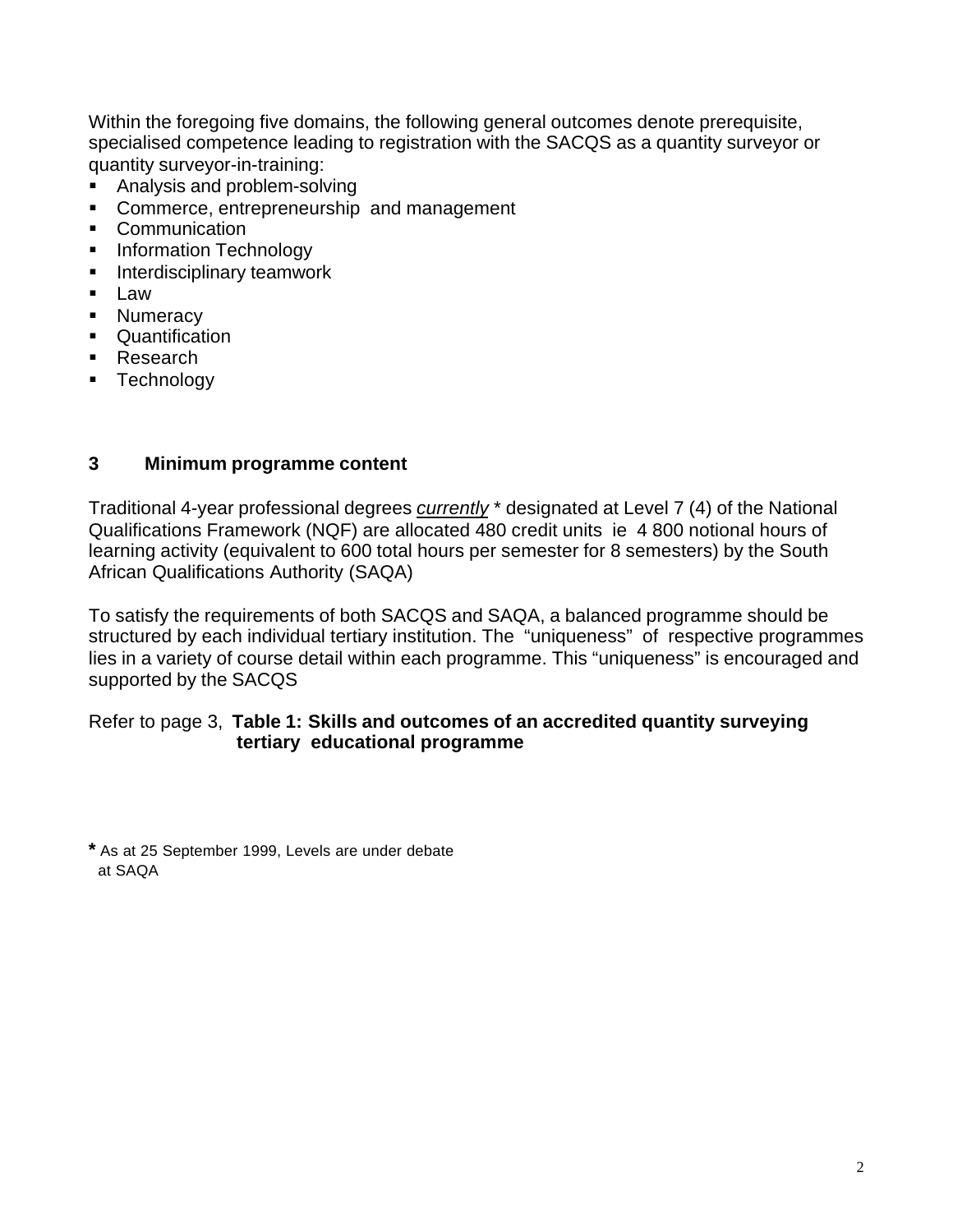#### **Table 1: Skills and outcomes of an accredited quantity surveying tertiary educational programme**

| <b>Skills</b>                                   | <b>Description and definition</b>                                                                                                                                                                                                                                                                                                                                                                                                                                                                                                                                                                                                                                                         | <b>Outcomes</b>                                                                                                                                                                                                                                                                                                                                                                                                                                                                                                                                                                                                                                                                                                                                                                                                                                                        |
|-------------------------------------------------|-------------------------------------------------------------------------------------------------------------------------------------------------------------------------------------------------------------------------------------------------------------------------------------------------------------------------------------------------------------------------------------------------------------------------------------------------------------------------------------------------------------------------------------------------------------------------------------------------------------------------------------------------------------------------------------------|------------------------------------------------------------------------------------------------------------------------------------------------------------------------------------------------------------------------------------------------------------------------------------------------------------------------------------------------------------------------------------------------------------------------------------------------------------------------------------------------------------------------------------------------------------------------------------------------------------------------------------------------------------------------------------------------------------------------------------------------------------------------------------------------------------------------------------------------------------------------|
| <b>Analysis and problem-</b><br>solving         | Investigation, problem-<br>solving and analysis<br>Clear identification of problems<br>1<br>$\overline{2}$<br>Planning approaches to<br>address problems<br>3<br>Clear identification of possible<br>solutions and alternative<br>solutions<br>Choice of optimal solution<br>4<br>Division of tasks into<br>5<br>constituent parts to aid<br>comprehension<br>Prioritisng main points in a<br>6<br>given task or question<br>7<br>Identification of logical<br>structures / flaws in statements<br>Establishing reasons for /<br>8<br>Evidence of the bases of<br><b>Claims or statements</b>                                                                                             | Creative and innovative<br>identification, assessment,<br>formulation and solving of<br>convergent and divergent problems<br>encountered in the day-to-day work<br>of the quantity surveying<br>profession; assessment of<br>impacts, risks and benefits of<br>design proposals; exercising of<br>judgement commensurate with<br>knowledge and experience;<br>performance of management tasks<br>including analysis, and evaluation<br>of alternative solutions to problems<br>or queries; identification and<br>solution of open-ended quantity<br>surveying problems; application of<br>techniques and principles of<br>quantity surveying analysis,<br>financial management and risk<br>management                                                                                                                                                                  |
| Commerce,<br>entrepreneurship and<br>management | <b>Commercial, business,</b><br>entrepreneurial, professional<br>and management practices<br>Understanding management<br>1<br>skills<br>$\overline{2}$<br>Recognising the need for and<br>applying<br>Cost effective use of<br>appropriate resources<br>Processes of quality control<br>٠<br>and -assurance within relevant<br>codes of certification /<br>measures<br>Health and safety regulations<br>Processes to ensure that client<br>needs are met and customers<br>are delighted<br>$\sqrt{3}$<br>Understanding environmental,<br>social and community issues<br>4<br>Use of accounting principles,<br>budgets and cashflows<br>5<br>Application of general<br>economic principles | Working across quantity surveying,<br>architectural / engineering design<br>disciplinary boundaries through<br>cross-disciplinary literacy and<br>shared fundamental knowledge;<br>identifying, evaluating and reporting<br>on design problems to satisfy user-<br>needs, value engineering,<br>applicable standards, codes of<br>practice and legislation; planning<br>and managing project and<br>construction processes while<br>focussing on important issues of<br>price, cost, time, value and quality<br>and demonstrating the ability to<br>recognise and deal with constraints;<br>performing management tasks<br>including analysis, quantitative<br>modelling, optimisation of<br>resources and evaluation of<br>alternative solutions to problems;<br>exercising judgement, testing<br>implementability and sensitivity<br>analyses; communicating project |
|                                                 | Initiation of development<br>6<br>$\overline{7}$<br>Ethical business and<br>professional practice<br>8<br>Applying micro- and macro<br>economic and marketing skills                                                                                                                                                                                                                                                                                                                                                                                                                                                                                                                      | development logic and information;<br>working effectively as an individual<br>or as a team member;<br>demonstrating initiative                                                                                                                                                                                                                                                                                                                                                                                                                                                                                                                                                                                                                                                                                                                                         |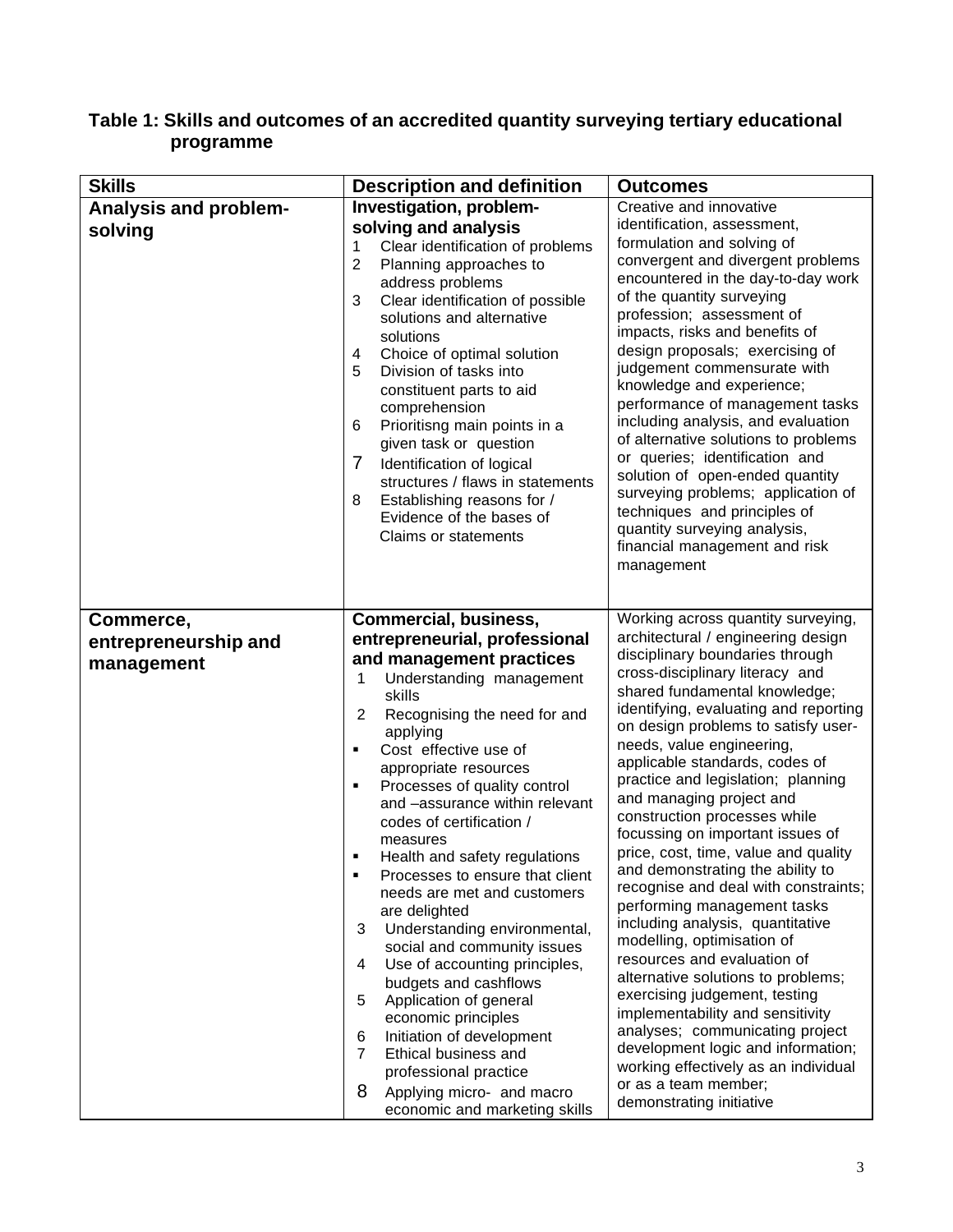| <b>Skills</b>                 | <b>Description and definition</b>                                           | <b>Outcomes</b>                                                           |  |
|-------------------------------|-----------------------------------------------------------------------------|---------------------------------------------------------------------------|--|
| <b>Communication</b>          | Imparting knowledge, ideas or                                               | Conveying concepts, ideas and<br>theories with the aid of descriptions,   |  |
|                               | concepts by effective                                                       |                                                                           |  |
|                               | 1<br>Writing and formatting of                                              | quantification, prices and financial                                      |  |
|                               | essays, letters and reports:                                                | reports; communicating effectively<br>- both orally and in writing - with |  |
|                               | excellence in spelling /                                                    | individuals and audiences allied to                                       |  |
|                               | grammar / use of vocabulary /                                               | the construction industry and the                                         |  |
|                               | citing and referencing sources<br>Speaking: excellence in<br>$\overline{2}$ | community at large, using                                                 |  |
|                               | language-use to inform /                                                    | appropriate media; applying                                               |  |
|                               | explain or present at meetings/                                             | methods of providing information<br>for use by others involved in         |  |
|                               | interviews / in negotiations /                                              | property development schemes,                                             |  |
|                               | over the telephone / using other                                            | including civil, structural,                                              |  |
|                               | technologies<br>Listening: development of<br>3                              | mechanical and electrical                                                 |  |
|                               | discernment through effective                                               | engineering projects; working                                             |  |
|                               | listening                                                                   | effectively as an individual or as a<br>team member while performing      |  |
|                               | Use and interpretation of<br>4                                              | various roles (as a quantity                                              |  |
|                               | basic techniques of                                                         | surveyor) which are critical to the                                       |  |
|                               | graphical communication:<br>plans / diagrammes / maps                       | success of any project                                                    |  |
|                               | drawn to various scales / other                                             |                                                                           |  |
|                               | visual aids                                                                 |                                                                           |  |
| <b>Information technology</b> | Ability to use information                                                  | Using specialised computer                                                |  |
|                               | systems                                                                     | systems and packages, networks                                            |  |
|                               | Use of<br>1                                                                 | and information management                                                |  |
|                               | Relevant systems<br>٠<br>٠                                                  | infrastructure for accessing,<br>processing, communicating,               |  |
|                               | Management packages<br>General construction / design<br>٠                   | managing and storing information                                          |  |
|                               | packages                                                                    | to enhance personal productivity                                          |  |
|                               | Communication systems                                                       | and teamwork                                                              |  |
| <b>Interdisciplinary and</b>  | <b>Participation in teamwork</b>                                            | Working effectively as a member of                                        |  |
| interpersonal teamwork        | Recognising the roles,<br>1                                                 | a team or in multi-disciplinary<br>environments, demonstrating            |  |
|                               | motives and viewpoints of team<br>members                                   | leadership, management skills and                                         |  |
|                               | 2<br>Developing leadership qualities                                        | initiative while performing                                               |  |
|                               | 3<br>Organising, chairing and                                               | professional functions which are                                          |  |
|                               | participating in meetings and                                               | critical to the success of any                                            |  |
|                               | discussions                                                                 | project; demonstrating awareness                                          |  |
|                               | Negotiating<br>4<br>5<br>Positive management of                             | of the interpersonal and personal<br>needs in terms of investment,        |  |
|                               | conflict                                                                    | social, cultural values and other                                         |  |
|                               | Effective use of techniques to<br>6                                         | requirements of all those                                                 |  |
|                               | elicit or obtain information                                                | associated with the creation of the                                       |  |
|                               | 7<br>Listening and comprehension                                            | built environment                                                         |  |
| Law                           | <b>Application of legal concepts</b>                                        | Implementing knowledge of the law                                         |  |
|                               | and frameworks                                                              | in day-to-day practice,<br>employment, contract                           |  |
|                               | Applying relevant<br>1<br>Public law<br>٠                                   | administration and management                                             |  |
|                               | Private law                                                                 | situations                                                                |  |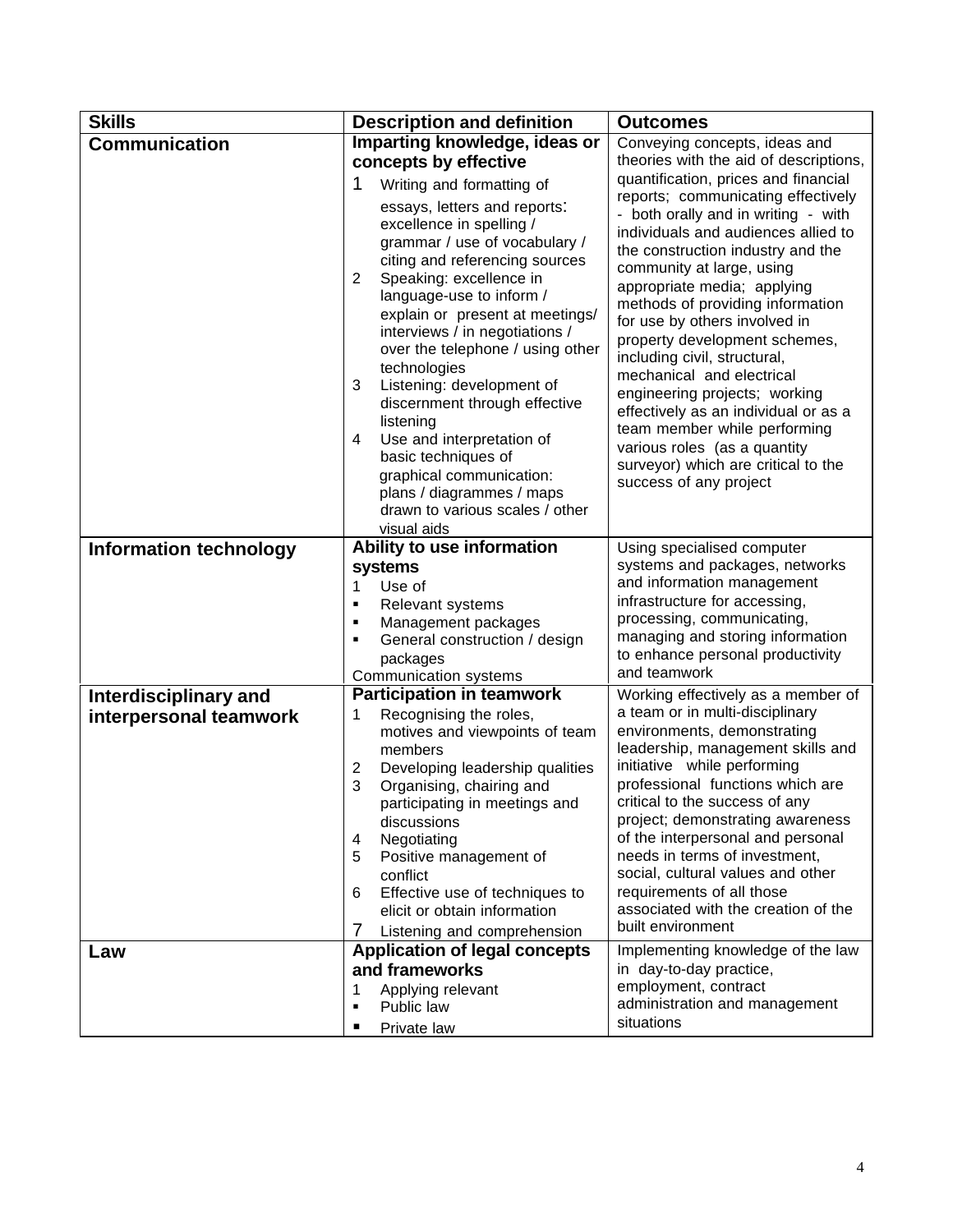| <b>Skills</b>   | <b>Description and definition</b>                               | <b>Outcomes</b>                                                          |  |
|-----------------|-----------------------------------------------------------------|--------------------------------------------------------------------------|--|
| <b>Numeracy</b> | <b>Calculation and expression of</b>                            | Applying knowledge of arithmetic                                         |  |
|                 | numerical data and values                                       | and applied mathematics; dealing                                         |  |
|                 | 1<br>Calculate, arrange, structure                              | with uncertainty and risk through                                        |  |
|                 | and format numerical data                                       | the use of probability and statistics;                                   |  |
|                 | 2<br>Valid translation and                                      | price modelling, financial reporting,<br>contract administration; use of |  |
|                 | interpretation of data, statistics,<br>tables and graphs        | electronic calculators                                                   |  |
|                 | Execute basic statistical<br>3                                  |                                                                          |  |
|                 | descriptive procedures                                          |                                                                          |  |
|                 | 4<br>Execute iterative statistical                              |                                                                          |  |
|                 | comparative procedures                                          |                                                                          |  |
| Quantification  | Use of relevant mapping /                                       | Applying fundamental and                                                 |  |
|                 | measurement systems and                                         | specialised knowledge of building,                                       |  |
|                 | methods                                                         | civil, electrical and mechanical                                         |  |
|                 | 1<br>Apply relevant                                             | construction, measurement, price-                                        |  |
|                 | ٠<br>Referencing systems                                        | estimating techniques from first<br>principles to solve quantity         |  |
|                 | <b>Scales</b><br>٠<br>٠                                         | surveying problems; reasoning                                            |  |
|                 | Linear accuracy<br>Currency<br>٠                                | about and conceptualising                                                |  |
|                 | methods of measurement<br>٠                                     | construction and cost, price, worth                                      |  |
|                 | measurement instruments<br>٠                                    | and value associated with design                                         |  |
|                 | 2<br>Conduct spatial or data                                    | and construction; evaluating                                             |  |
|                 | collection surveys using                                        | alternatives in the interests of                                         |  |
|                 | appropriate methods, systems                                    | added value in project development                                       |  |
|                 | and instruments                                                 |                                                                          |  |
|                 | 3<br>Appropriate analysis, synthesis<br>and application of data |                                                                          |  |
| <b>Research</b> | Implementation of sound                                         | Applying sound research                                                  |  |
|                 | research techniques                                             | methodology; planning and                                                |  |
|                 | Identification of research<br>1                                 | conducting accurate surveys,                                             |  |
|                 | problems                                                        | investigations and analyses using                                        |  |
|                 | $\overline{2}$<br>Formulation of                                | appropriate methods and<br>equipment; deriving, analysing and            |  |
|                 | Hypotheses<br>٠<br>٠                                            | accurately interpreting information                                      |  |
|                 | Objectives<br>Methodologies<br>٠                                | from data; compiling appropriate                                         |  |
|                 | Conducting research<br>3                                        | research reports; developing an                                          |  |
|                 | Drawing conclusions<br>4                                        | awareness of the need for and                                            |  |
|                 | Making recommendations<br>5                                     | engaging in life-long learning and                                       |  |
|                 | Effective recording of<br>6                                     | research                                                                 |  |
|                 | information from documentary<br>or other sources                |                                                                          |  |
|                 | Use of appropriate filing<br>7<br>systems                       |                                                                          |  |
|                 | 8<br>Distinguishing between                                     |                                                                          |  |
|                 | dependent and independent                                       |                                                                          |  |
|                 | variables / systematic and                                      |                                                                          |  |
|                 | random errors                                                   |                                                                          |  |